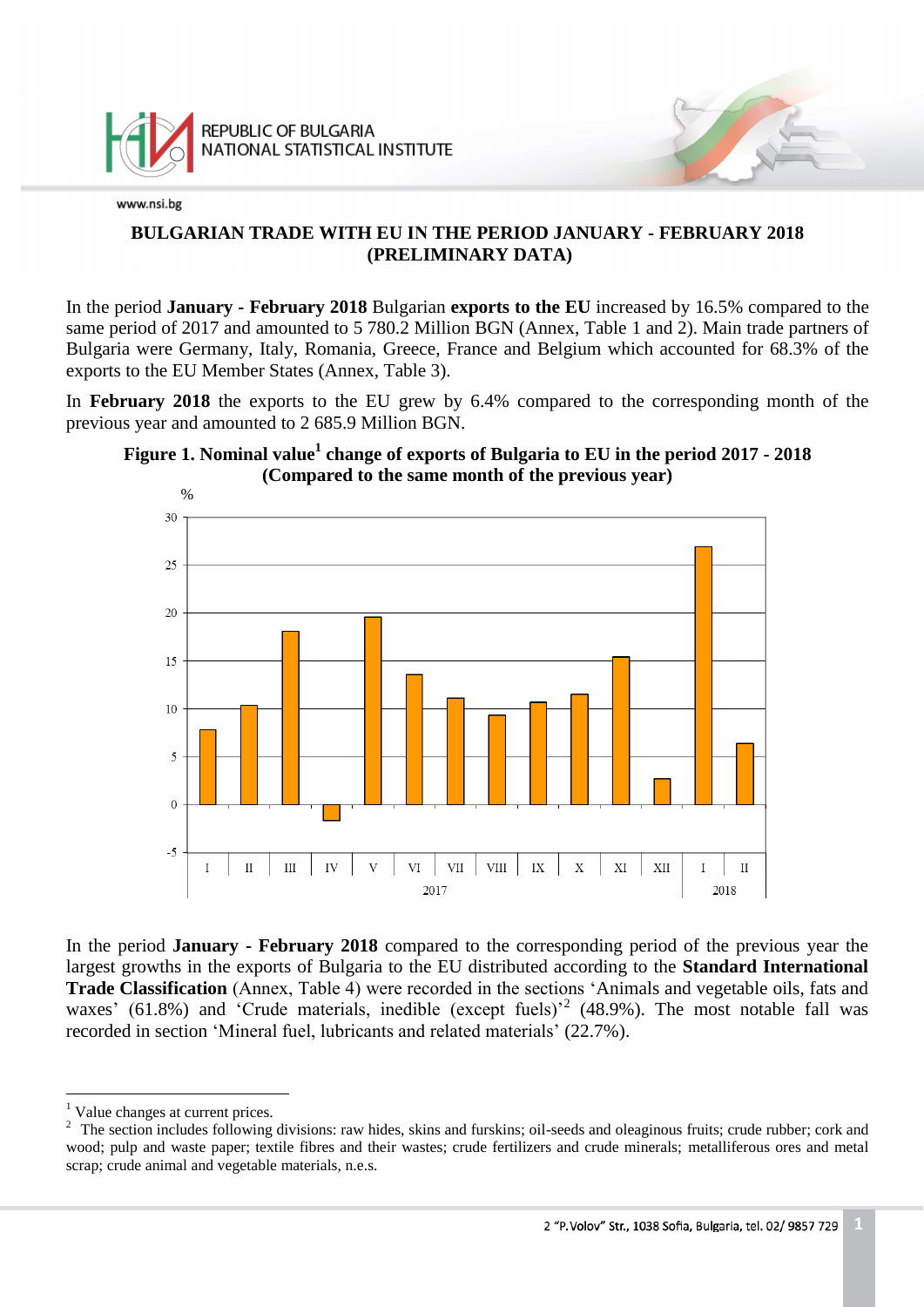

REPUBLIC OF BULGARIA NATIONAL STATISTICAL INSTITUTE

www.nsi.bg

Bulgarian **imports from the EU** in the period **January - February 2018** increased by 12.3% compared to the same period of 2017 and added up to 6 145.1 Million BGN at CIF prices (Annex, Tables 1 and 2). The largest amounts were reported for the goods imported from Germany, Italy, Romania, Spain and Greece (Annex, Table 3).

In **February 2018** the Bulgarian imports from the EU Member States grew by 3.5% compared to the corresponding month of the previous year and amounted to 2 918.8 Million BGN.





In the period **January - February 2018** compared to the corresponding period of 2017 the largest growth in imports from the EU distributed according to the **Standard International Trade Classification** was reported in the section 'Beverages and tobacco' (22.9%) while fall was observed only in section 'Animals and vegetable oils, fats and waxes' (4.9%).

The **foreign trade balance** of Bulgaria (export FOB - import CIF) **with** the **EU** in the period January - February 2018 was negative and added up to 364.9 Million BGN (Annex, Table 1). At FOB/FOB prices (after elimination of transport and insurance costs on imports) the trade balance was positive and amounted to 7.8 Million BGN.

a<br>B

<sup>&</sup>lt;sup>1</sup> Value changes at current prices.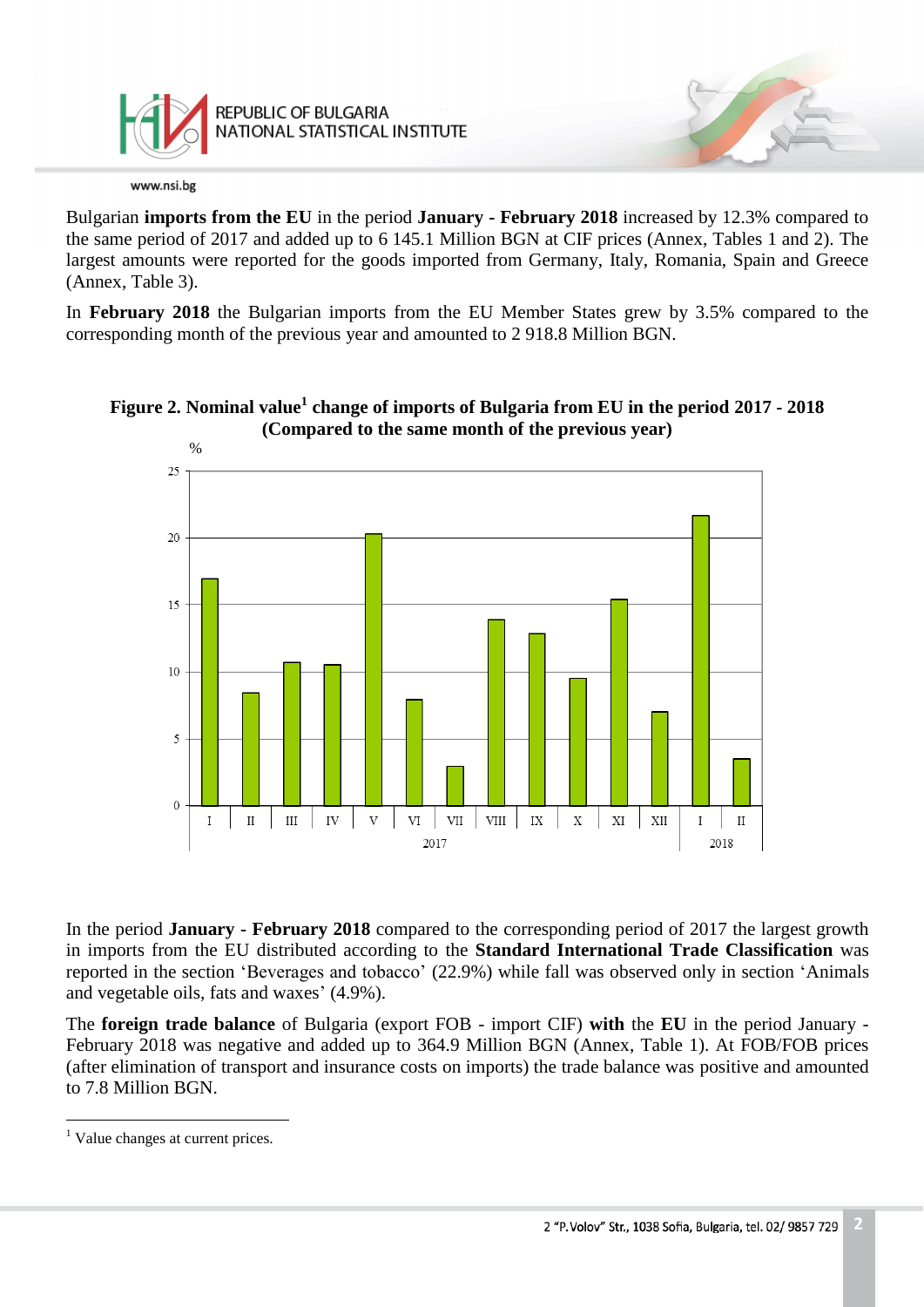



**Annex**

# **Exports, imports and trade balance of Bulgaria in the period January - February 2017 <sup>1</sup>and 2018 1 by months Table 1**

(Million BGN)

|                       |                      |        |               |        |                      |               |                                    |        |               |                                |          |               |                                      |          | (IVIIIIIOII DUIN) |
|-----------------------|----------------------|--------|---------------|--------|----------------------|---------------|------------------------------------|--------|---------------|--------------------------------|----------|---------------|--------------------------------------|----------|-------------------|
|                       | <b>Exports - FOB</b> |        |               |        | <b>Imports - CIF</b> |               | <b>Imports - <math>FOB2</math></b> |        |               | <b>Trade balance - FOB/CIF</b> |          |               | Trade balance - FOB/FOB <sup>2</sup> |          |                   |
| <b>Months/Periods</b> | Total                | EU     | <b>Non EU</b> | Total  | EU                   | <b>Non EU</b> | Total                              | EU     | <b>Non EU</b> | Total                          | EU       | <b>Non EU</b> | Total                                | EU       | <b>Non EU</b>     |
| I.2017                | 3750.5               | 2438.4 | 1312.1        | 4229.9 | 2652.1               | 1577.8        | 3944.3                             | 2480.5 | 1463.8        | $-479.4$                       | $-213.7$ | $-265.7$      | $-193.8$                             | $-42.1$  | $-151.7$          |
| II.2017               | 4043.8               | 2523.6 | 1520.2        | 4428.9 | 2820.8               | 1608.1        | 4135.5                             | 2647.2 | 1488.3        | $-385.1$                       | $-297.2$ | $-87.9$       | $-91.7$                              | $-123.6$ | 31.9              |
| I - II.2017           | 7794.3               | 4962.0 | 2832.3        | 8658.8 | 5472.9               | 3185.9        | 8079.8                             | 5127.7 | 2952.1        | $-864.5$                       | $-510.9$ | $-353.6$      | $-285.5$                             | $-165.7$ | $-119.8$          |
|                       |                      |        |               |        |                      |               |                                    |        |               |                                |          |               |                                      |          |                   |
| I.2018                | 4192.3               | 3094.3 | 1098.0        | 5055.5 | 3226.3               | 1829.2        | 4713.2                             | 3021.3 | 1691.9        | $-863.2$                       | $-132.0$ | $-731.2$      | $-520.9$                             | 73.0     | $-593.9$          |
| II.2018               | 3828.8               | 2685.9 | 1142.9        | 4572.9 | 2918.8               | 1654.1        | 4284.8                             | 2751.1 | 1533.7        | $-744.1$                       | $-232.9$ | $-511.2$      | $-456.0$                             | $-65.2$  | $-390.8$          |
| I - II.2018           | 8021.1               | 5780.2 | 2240.9        | 9628.4 | 6145.1               | 3483.3        | 8998.0                             | 5772.4 | 3225.6        | $-1607.3$                      | $-364.9$ | $-1242.4$     | $-976.9$                             | 7.8      | $-984.7$          |

<sup>1</sup> Data are preliminary as of 11-th May 2018.

 $2$  By data of BNB for the transport costs.

**Table 2**

# **Value changes of exports and imports of Bulgaria in the period January - February 2018 1 compared to the same month of the previous year**

|                       |              |                      |               |       |                      |               |                      |      | (Per cent)    |  |
|-----------------------|--------------|----------------------|---------------|-------|----------------------|---------------|----------------------|------|---------------|--|
| <b>Months/Periods</b> |              | <b>Exports - FOB</b> |               |       | <b>Imports - CIF</b> |               | <b>Imports - FOB</b> |      |               |  |
|                       | <b>Total</b> | EU                   | <b>Non EU</b> | Total | EU                   | <b>Non EU</b> | Total                | EU   | <b>Non EU</b> |  |
|                       | 11.8         | 26.9                 | $-16.3$       | 19.5  | 21.7                 | 15.9          | 19.5                 | 21.8 | 15.6          |  |
|                       | $-5.3$       | 6.4                  | $-24.8$       | 3.3   | 3.5                  | 2.9           | 3.6                  | 3.9  | 3.1           |  |
| I - II                | 2.9          | 16.5                 | $-20.9$       | 11.2  | 12.3                 | 9.3           | 11.4                 | 12.6 | 9.3           |  |

(Per cent)

 $1$  Data are preliminary as of 11-th May 2018.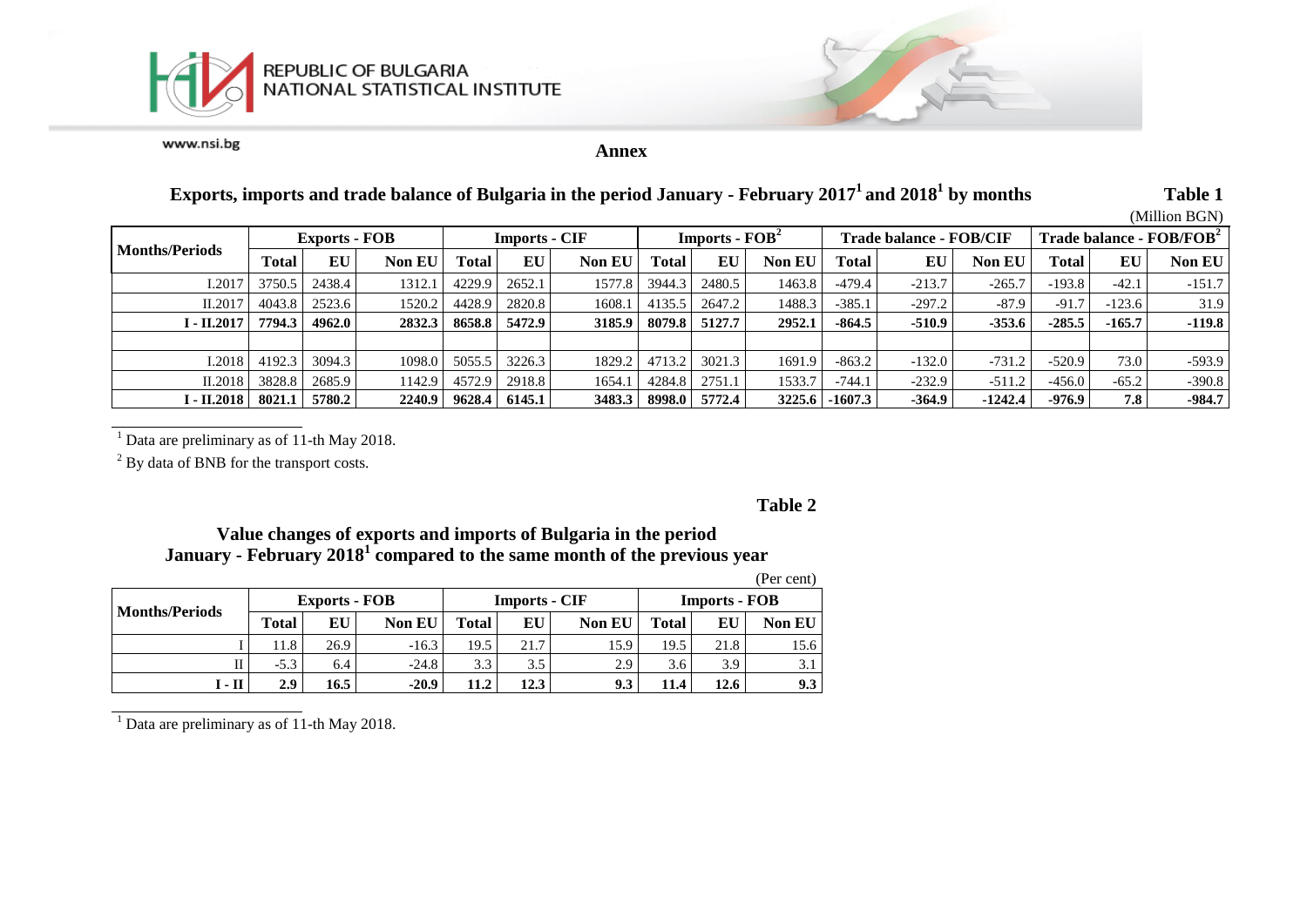

## **Table 3**

# **Exports, imports and trade balance by groups of countries and main partner countries<sup>1</sup>of Bulgaria in the period January - February 2017 <sup>2</sup>and 2018 2**

|                                |                    | <b>Exports - FOB</b> |                                                         |                    | <b>Imports - CIF</b> | Trade balance -<br><b>FOB/CIF</b>                          |                    |           |
|--------------------------------|--------------------|----------------------|---------------------------------------------------------|--------------------|----------------------|------------------------------------------------------------|--------------------|-----------|
| <b>Countries and groups of</b> | 2017               | 2018                 | <b>Change</b><br>compared                               | 2017               | 2018                 | Change<br>compared                                         | 2017               | 2018      |
| countries                      | <b>Million BGN</b> |                      | to the same<br>period of<br>the<br>previous<br>year - % | <b>Million BGN</b> |                      | to the same<br>period of<br>the<br>previous<br>year - $\%$ | <b>Million BGN</b> |           |
| <b>Total</b>                   | 7794.3<br>8021.1   |                      | 2.9                                                     | 8658.8             | 9628.4               |                                                            | $-864.5$           | $-1607.3$ |
| EU                             | 4962.0             | 5780.2               | 16.5                                                    | 5472.9             | 6145.1               | 12.3                                                       | $-510.9$           | $-364.9$  |
| Austria                        | 151.7              | 156.0                | 2.8                                                     | 201.4              | 234.4                | 16.4                                                       | $-49.7$            | $-78.4$   |
| Belgium                        | 230.7              | 356.2                | 54.4                                                    | 166.6              | 188.3                | 13.0                                                       | 64.1               | 167.9     |
| Croatia                        | 38.4               | 45.1                 | 17.4                                                    | 16.2               | 25.3                 | 56.2                                                       | 22.2               | 19.8      |
| Cyprus                         | 24.7               | 25.6                 | 3.6                                                     | 9.1                | 68.6                 | 653.8                                                      | 15.6               | $-43.0$   |
| Czech Republic                 | 158.6              | 177.5                | 11.9                                                    | 186.3              | 213.4                | 14.5                                                       | $-27.7$            | $-35.9$   |
| Denmark                        | 47.6               | 50.2                 | 5.5                                                     | 41.4               | 45.4                 | 9.7                                                        | 6.2                | 4.8       |
| Estonia                        | 7.3                | 9.2                  | 26.0                                                    | 5.2                | 7.3                  | 40.4                                                       | 2.1                | 1.9       |
| Finland                        | 12.0               | 17.6                 | 46.7                                                    | 13.3               | 26.2                 | 97.0                                                       | $-1.3$             | $-8.6$    |
| France                         | 339.0              | 359.7                | 6.1                                                     | 270.2              | 289.9                | 7.3                                                        | 68.8               | 69.8      |
| Germany                        | 1104.6             | 1346.5               | 21.9                                                    | 1051.0             | 1221.5               | 16.2                                                       | 53.6               | 125.0     |
| Greece                         | 450.1              | 536.2                | 19.1                                                    | 359.8              | 402.4                | 11.8                                                       | 90.3               | 133.8     |
| Hungary                        | 143.0              | 139.2                | $-2.7$                                                  | 325.1              | 352.5                | 8.4                                                        | $-182.1$           | $-213.3$  |
| Ireland                        | 11.9               | 13.0                 | 9.2                                                     | 42.4               | 43.5                 | 2.6                                                        | $-30.5$            | $-30.5$   |
| Italy                          | 664.3              | 774.0                | 16.5                                                    | 602.7              | 671.4                | 11.4                                                       | 61.6               | 102.6     |
| Latvia                         | 10.0               | 9.6                  | $-4.0$                                                  | 13.0               | 10.4                 | $-20.0$                                                    | $-3.0$             | $-0.8$    |
| Lithuania                      | 21.8               | 22.5                 | 3.2                                                     | 11.7               | 14.6                 | 24.8                                                       | 10.1               | 7.9       |
| Luxembourg                     | 2.0                | 2.1                  | 5.0                                                     | 32.9               | 22.4                 | $-31.9$                                                    | $-30.9$            | $-20.3$   |
| Malta                          | 10.2               | 7.3                  | $-28.4$                                                 | 3.4                | 69.8                 | 1952.9                                                     | 6.8                | $-62.5$   |
| Netherlands                    | 234.1              | 263.6                | 12.6                                                    | 321.1              | 347.2                | 8.1                                                        | $-87.0$            | $-83.6$   |
| Poland                         | 187.2              | 226.3                | 20.9                                                    | 313.8              | 284.0                | $-9.5$                                                     | $-126.6$           | $-57.7$   |
| Portugal                       | 35.7               | 24.0                 | $-32.8$                                                 | 11.3               | 44.7                 | 295.6                                                      | 24.4               | $-20.7$   |
| Romania                        | 548.5              | 574.6                | 4.8                                                     | 620.1              | 657.4                | 6.0                                                        | $-71.6$            | $-82.8$   |
| Slovakia                       | 52.1               | 60.3                 | 15.7                                                    | 111.7              | 126.8                | 13.5                                                       | $-59.6$            | $-66.5$   |
| Slovenia                       | 50.3               | 53.5                 | 6.4                                                     | 62.0               | 66.2                 | 6.8                                                        | $-11.7$            | $-12.7$   |
| Spain                          | 132.6              | 205.9                | 55.3                                                    | 443.6              | 482.2                | 8.7                                                        | $-311.0$           | $-276.3$  |
| Sweden                         | 63.6               | 72.6                 | 14.2                                                    | 52.6               | 64.2                 | 22.1                                                       | 11.0               | 8.4       |
| <b>United Kingdom</b>          | 195.0              | 211.2                | 8.3                                                     | 152.1              | 148.7                | $-2.2$                                                     | 42.9               | 62.5      |
| Not specified                  | 35.0               | 40.7                 | 16.3                                                    | 32.9               | 16.4                 | $-50.2$                                                    | 2.1                | 24.3      |

<sup>1</sup> Partner country:

- In case of exports (or dispatches) is the country (or Member State) of final destination of the goods.

- In case of imports (or arrivals) is the country (or Member State) of consignment of the goods.

<sup>2</sup> Data are preliminary as of 11-th May 2018.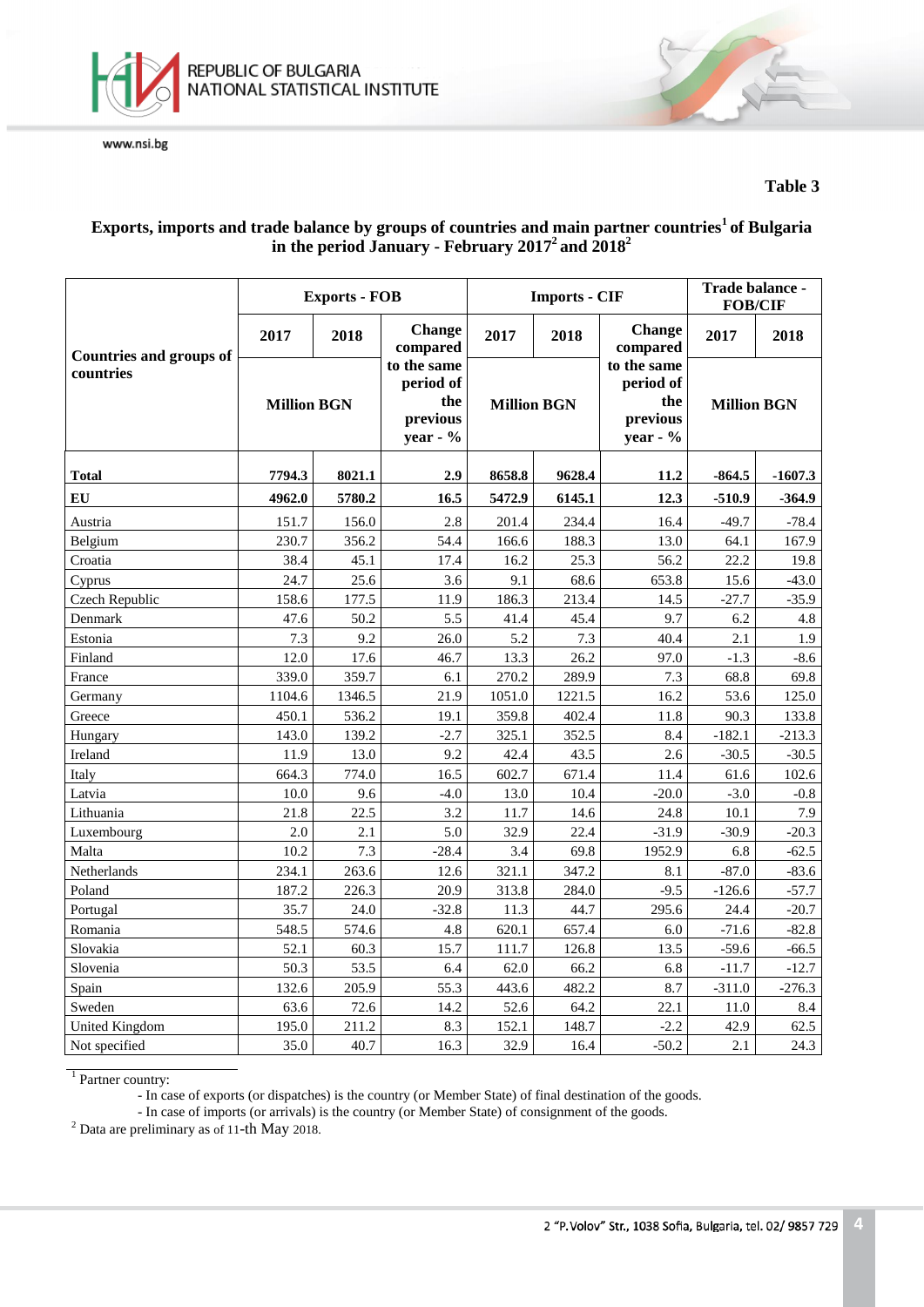

### **Table 3**

## **Exports, imports and trade balance by groups of countries and main partner countries<sup>1</sup>of Bulgaria in the period January - February 2017 <sup>2</sup>and 2018 2**

| (Continued)                                 |                    |                      |                                                            |                    |                      |                                                            |                                   |           |
|---------------------------------------------|--------------------|----------------------|------------------------------------------------------------|--------------------|----------------------|------------------------------------------------------------|-----------------------------------|-----------|
|                                             |                    | <b>Exports - FOB</b> |                                                            |                    | <b>Imports - CIF</b> |                                                            | Trade balance -<br><b>FOB/CIF</b> |           |
|                                             | 2017               | 2018                 | <b>Change</b><br>compared                                  | 2017               | 2018                 | <b>Change</b><br>compared                                  | 2017                              | 2018      |
| <b>Countries and groups of</b><br>countries | <b>Million BGN</b> |                      | to the same<br>period of<br>the<br>previous<br>year - $\%$ | <b>Million BGN</b> |                      | to the same<br>period of<br>the<br>previous<br>year - $\%$ | <b>Million BGN</b>                |           |
| <b>Non EU countries</b>                     | 2832.3<br>2240.9   |                      | $-20.9$                                                    | 3185.9             | 3483.3               | 9.3                                                        | $-353.6$                          | $-1242.4$ |
| CIS <sup>3</sup>                            | 144.8              | 216.4                | 49.4                                                       | 1108.0             | 1040.6               | $-6.1$                                                     | $-963.2$                          | $-824.2$  |
| of which:                                   |                    |                      |                                                            |                    |                      |                                                            |                                   |           |
| Kazakhstan                                  | 3.3                | 9.8                  | 197.0                                                      | 7.5                | 3.2                  | $-57.3$                                                    | $-4.2$                            | 6.6       |
| <b>Russian Federation</b>                   | 105.5              | 121.2                | 14.9                                                       | 939.9              | 847.7                | $-9.8$                                                     | $-834.4$                          | $-726.5$  |
| Ukraine                                     | 10.8               | 45.9                 | 325.0                                                      | 126.4              | 161.8                | 28.0                                                       | $-115.6$                          | $-115.9$  |
| OECD <sup>4</sup>                           | 910.7              | 815.1                | $-10.5$                                                    | 806.4              | 906.1                | 12.4                                                       | 104.3                             | $-91.0$   |
| of which:                                   |                    |                      |                                                            |                    |                      |                                                            |                                   |           |
| Canada                                      | 10.5               | 13.7                 | 30.5                                                       | 11.7               | 24.4                 | 108.5                                                      | $-1.2$                            | $-10.7$   |
| Israel                                      | 23.1               | 21.0                 | $-9.1$                                                     | 13.6               | 14.8                 | 8.8                                                        | 9.5                               | 6.2       |
| Japan                                       | 10.7               | 12.1                 | 13.1                                                       | 26.8               | 36.2                 | 35.1                                                       | $-16.1$                           | $-24.1$   |
| Korea, Republic of                          | 8.1                | 12.5                 | 54.3                                                       | 34.1               | 48.1                 | 41.1                                                       | $-26.0$                           | $-35.6$   |
| Turkey                                      | 744.2              | 528.6                | $-29.0$                                                    | 554.6              | 576.4                | 3.9                                                        | 189.6                             | $-47.8$   |
| <b>United States</b>                        | 77.0               | 140.8                | 82.9                                                       | 65.8               | 120.5                | 83.1                                                       | 11.2                              | 20.3      |
| $EFTA^5$                                    | 19.6               | 61.5                 | 213.8                                                      | 68.8               | 69.2                 | 0.6                                                        | $-49.2$                           | $-7.7$    |
| of which:                                   |                    |                      |                                                            |                    |                      |                                                            |                                   |           |
| Norway                                      | 2.2                | 12.5                 | 468.2                                                      | 9.7                | 5.6                  | $-42.3$                                                    | $-7.5$                            | 6.9       |
| Switzerland                                 | 16.9               | 48.0                 | 184.0                                                      | 57.7               | 62.1                 | 7.6                                                        | $-40.8$                           | $-14.1$   |

<sup>1</sup> Partner country:

- In case of exports (or dispatches) is the country (or Member State) of final destination of the goods.

- In case of imports (or arrivals) is the country (or Member State) of consignment of the goods.

<sup>2</sup> Data are preliminary as of 11-th May 2018.

<sup>3</sup> CIS includes: Azerbaijan; Armenia; Belarus; Kazakhstan; Kyrgyz Republic; Moldova, Republic of; Russian Federation; Tajikistan; Turkmenistan; Uzbekistan and Ukraine.

<sup>4</sup> OECD includes: Australia; Virgin Islands (US); United States; Iceland; Canada; Mexico; New Zealand; Norway; Korea, Republic of; Turkey; Switzerland; Japan; Israel and Chile.

<sup>5</sup> EFTA includes: Norway; Switzerland; Iceland and Liechtenstein.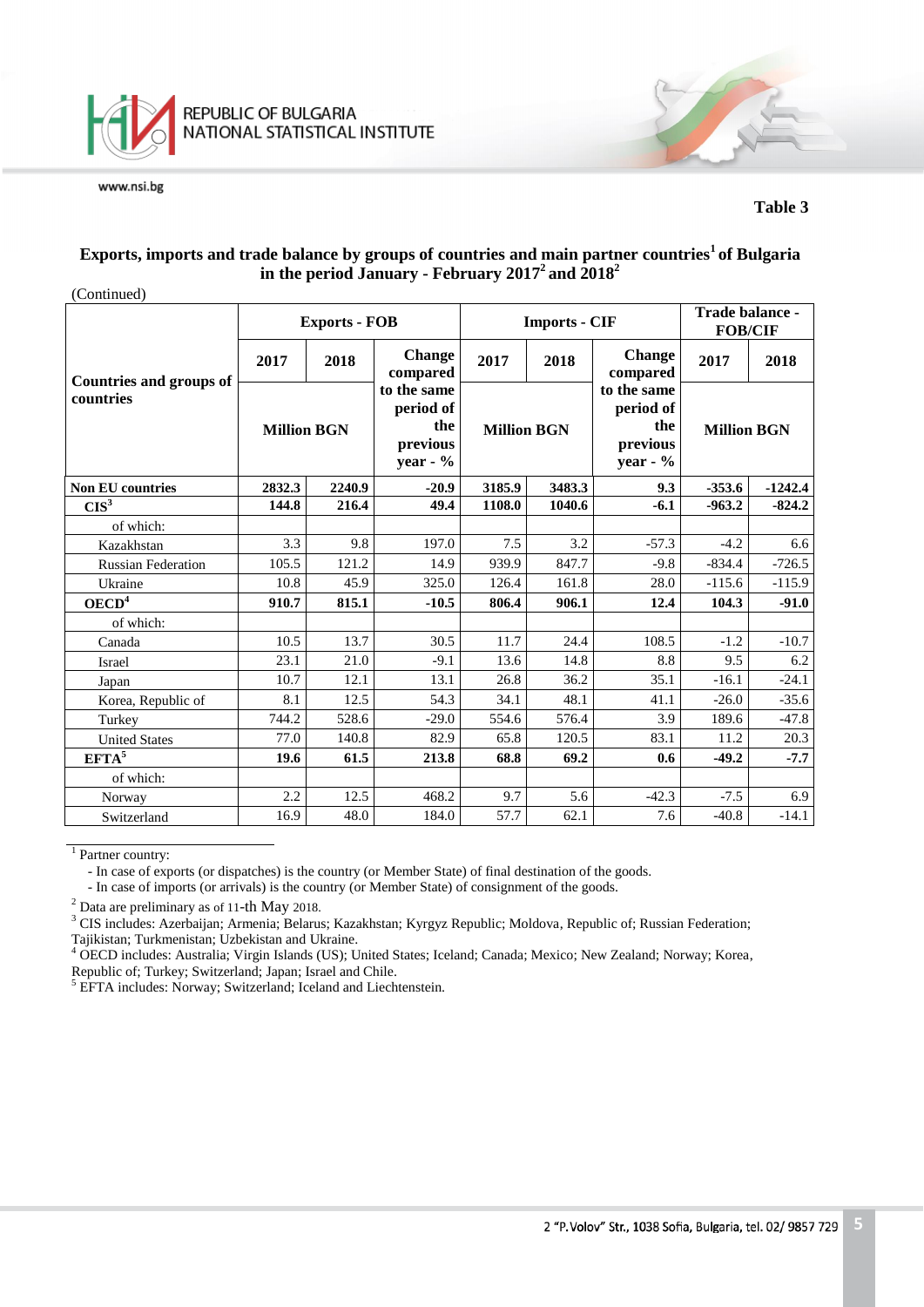

## **Exports, imports and trade balance by groups of countries and main partner countries<sup>1</sup>of Bulgaria in the period January - February 2017 <sup>2</sup>and 2018 2**

| (Continued and end)                         |                    |                      |                                                           |                    |                      |                                                            |                                   |          |
|---------------------------------------------|--------------------|----------------------|-----------------------------------------------------------|--------------------|----------------------|------------------------------------------------------------|-----------------------------------|----------|
|                                             |                    | <b>Exports - FOB</b> |                                                           |                    | <b>Imports - CIF</b> |                                                            | Trade balance -<br><b>FOB/CIF</b> |          |
|                                             | 2017               | 2018                 | <b>Change</b><br>compared                                 | 2017               | 2018                 | <b>Change</b><br>compared                                  | 2017                              | 2018     |
| <b>Countries and groups of</b><br>countries | <b>Million BGN</b> |                      | to the same<br>period of<br>the<br>previous<br>year - $%$ | <b>Million BGN</b> |                      | to the same<br>period of<br>the<br>previous<br>year - $\%$ | <b>Million BGN</b>                |          |
| <b>Countries not included</b>               |                    |                      |                                                           |                    |                      |                                                            |                                   |          |
| in the upper groups                         |                    |                      |                                                           |                    |                      |                                                            |                                   |          |
| Albania                                     | 14.7               | 27.0                 | 83.7                                                      | 5.9                | 3.8                  | $-35.6$                                                    | 8.8                               | 23.2     |
| Bosnia and Herzegovina                      | 21.1               | 19.9                 | $-5.7$                                                    | 10.8               | 5.9                  | $-45.4$                                                    | 10.3                              | 14.0     |
| <b>Brazil</b>                               | 3.4                | 5.6                  | 64.7                                                      | 6.3                | 14.7                 | 133.3                                                      | $-2.9$                            | $-9.1$   |
| China                                       | 216.9              | 221.8                | 2.3                                                       | 347.7              | 453.7                | 30.5                                                       | $-130.8$                          | $-231.9$ |
| Egypt                                       | 278.8              | 23.5                 | $-91.6$                                                   | 141.8              | 83.8                 | $-40.9$                                                    | 137.0                             | $-60.3$  |
| Former Yugoslav                             |                    |                      |                                                           |                    |                      |                                                            |                                   |          |
| Republic of Macedonia                       | 118.3              | 134.1                | 13.4                                                      | 85.6               | 97.3                 | 13.7                                                       | 32.7                              | 36.8     |
| Georgia                                     | 43.7               | 38.8                 | $-11.2$                                                   | 86.8               | 182.5                | 110.3                                                      | $-43.1$                           | $-143.7$ |
| India                                       | 68.7               | 22.4                 | $-67.4$                                                   | 42.0               | 63.6                 | 51.4                                                       | 26.7                              | $-41.2$  |
| Indonesia                                   | 8.2                | 8.5                  | 3.7                                                       | 15.2               | 18.1                 | 19.1                                                       | $-7.0$                            | $-9.6$   |
| Iran, Islamic Republic of                   | 29.6               | 14.0                 | $-52.7$                                                   | 63.0               | 12.1                 | $-80.8$                                                    | $-33.4$                           | 1.9      |
| Peru                                        | 0.9                | 5.6                  | 522.2                                                     | 8.2                | 2.8                  | $-65.9$                                                    | $-7.3$                            | 2.8      |
| Serbia                                      | 123.8              | 124.6                | 0.6                                                       | 156.3              | 189.5                | 21.2                                                       | $-32.5$                           | $-64.9$  |
| Singapore                                   | 80.1               | 71.7                 | $-10.5$                                                   | 14.4               | 16.9                 | 17.4                                                       | 65.7                              | 54.8     |
| South Africa                                | 23.8               | 16.5                 | $-30.7$                                                   | 7.2                | 13.5                 | 87.5                                                       | 16.6                              | 3.0      |
| Syrian Arab Republic                        | 17.1               | 2.4                  | $-86.0$                                                   |                    | 0.3                  | $\mathbf{X}$                                               | 17.1                              | 2.1      |
| Taiwan                                      | 4.3                | 8.8                  | 104.7                                                     | 37.2               | 32.3                 | $-13.2$                                                    | $-32.9$                           | $-23.5$  |
| <b>United Arab Emirates</b>                 | 77.4               | 32.2                 | $-58.4$                                                   | 9.5                | 9.3                  | $-2.1$                                                     | 67.9                              | 22.9     |
| Viet Nam                                    | 5.1                | 6.9                  | 35.3                                                      | 13.4               | 19.3                 | 44.0                                                       | $-8.3$                            | $-12.4$  |

<sup>1</sup> Partner country:

- In case of exports (or dispatches) is the country (or Member State) of final destination of the goods.

- In case of imports (or arrivals) is the country (or Member State) of consignment of the goods.

<sup>2</sup> Data are preliminary as of 11-th May 2018.

'x'- category not applicable.

'-' - no case.